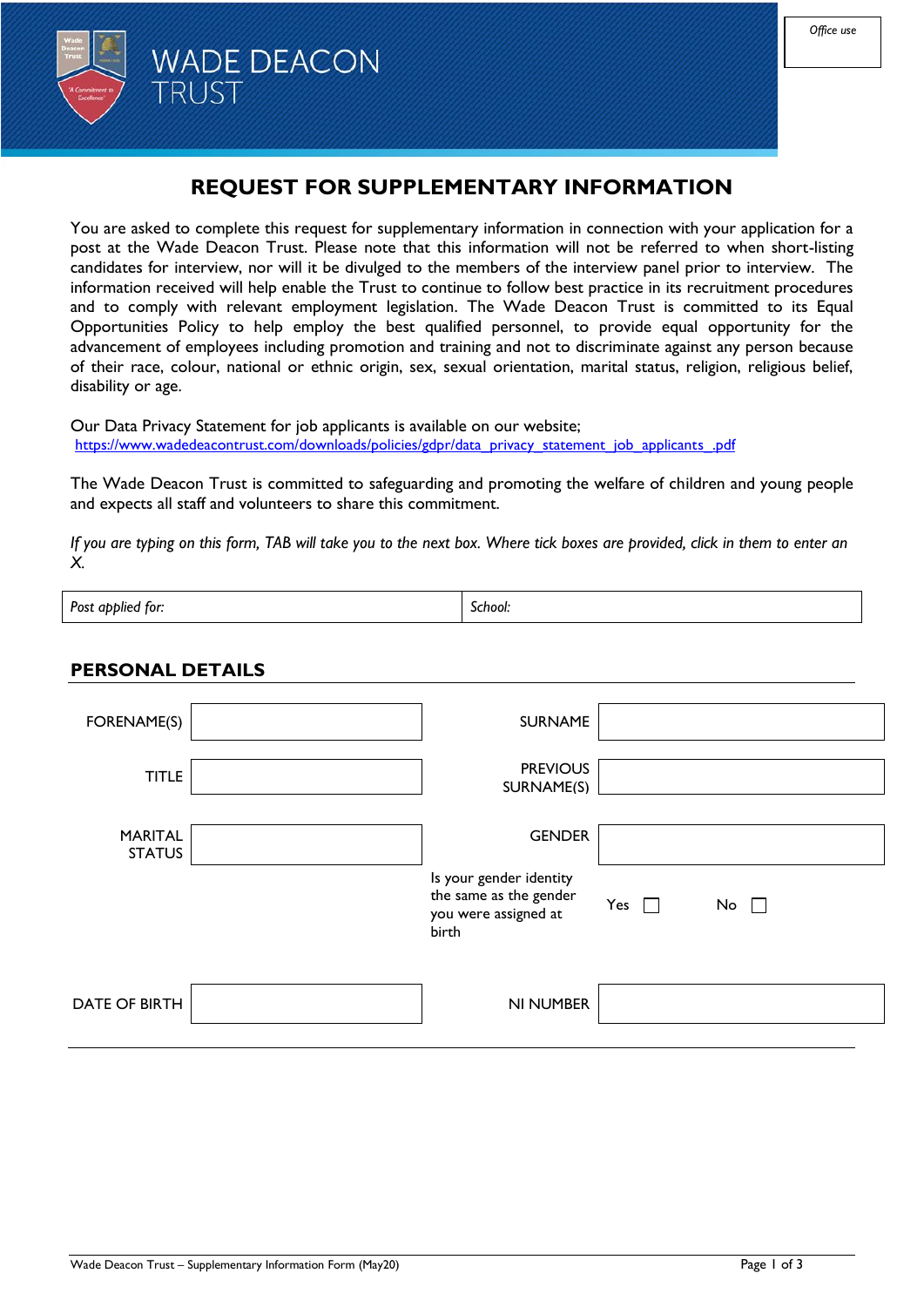## **ADDITIONAL INFORMATION**

| Ι. | Do you need a work permit to work in the UK?<br>If YES, give details of any relevant entitlements (e.g. ancestry visa):                                                             | <b>YES</b> | NO        |
|----|-------------------------------------------------------------------------------------------------------------------------------------------------------------------------------------|------------|-----------|
| 2. | Do you hold a full current driving licence?                                                                                                                                         | <b>YES</b> | <b>NO</b> |
| 3. | Are you a relative or partner of any governor, employee or student of the<br>schools in the Wade Deacon Trust?<br>If YES, please state the name of the person and the relationship: | <b>YES</b> | NO        |
| 4. | Do you hold Qualified Teacher Status (QTS)?                                                                                                                                         | <b>YES</b> | NO        |
|    | If Yes, please state QTS Certificate Number/DfE Number:                                                                                                                             |            |           |
|    | If Yes, please specify the date of award:                                                                                                                                           |            |           |
| 5. | Have you successfully completed a period of induction as a qualified Teacher<br>in this country?                                                                                    | <b>YES</b> | NO        |
|    | If Yes, please specify the date of completion:                                                                                                                                      |            |           |

## **ETHNIC MONITORING INFORMATION**

| White                                                                                           |  |  |  |  |
|-------------------------------------------------------------------------------------------------|--|--|--|--|
| Gypsy/Roma<br>British<br>Polish<br>Traveller of Irish heritage<br>Irish                         |  |  |  |  |
| Other White European<br>Other White                                                             |  |  |  |  |
|                                                                                                 |  |  |  |  |
| <b>Mixed</b>                                                                                    |  |  |  |  |
| White and Bangladeshi<br>White and Black African<br>White and Black Caribbean                   |  |  |  |  |
| White and Indian $\Box$<br>White and Pakistani<br>Other mixed                                   |  |  |  |  |
|                                                                                                 |  |  |  |  |
| <b>Asian or Asian British</b>                                                                   |  |  |  |  |
| Other Asian<br>Bangladeshi<br>Indian<br>Kashmiri<br>Pakistani                                   |  |  |  |  |
|                                                                                                 |  |  |  |  |
| <b>Black or Black British</b>                                                                   |  |  |  |  |
| Caribbean<br>Other Black<br>African<br><b>British</b><br>Somali<br>$\mathbf{1}$<br>$\mathbf{I}$ |  |  |  |  |
|                                                                                                 |  |  |  |  |
| <b>Chinese or other</b>                                                                         |  |  |  |  |
| Other ethnic group<br>Chinese                                                                   |  |  |  |  |
|                                                                                                 |  |  |  |  |
|                                                                                                 |  |  |  |  |
| I don't wish my ethnic background to be recorded                                                |  |  |  |  |